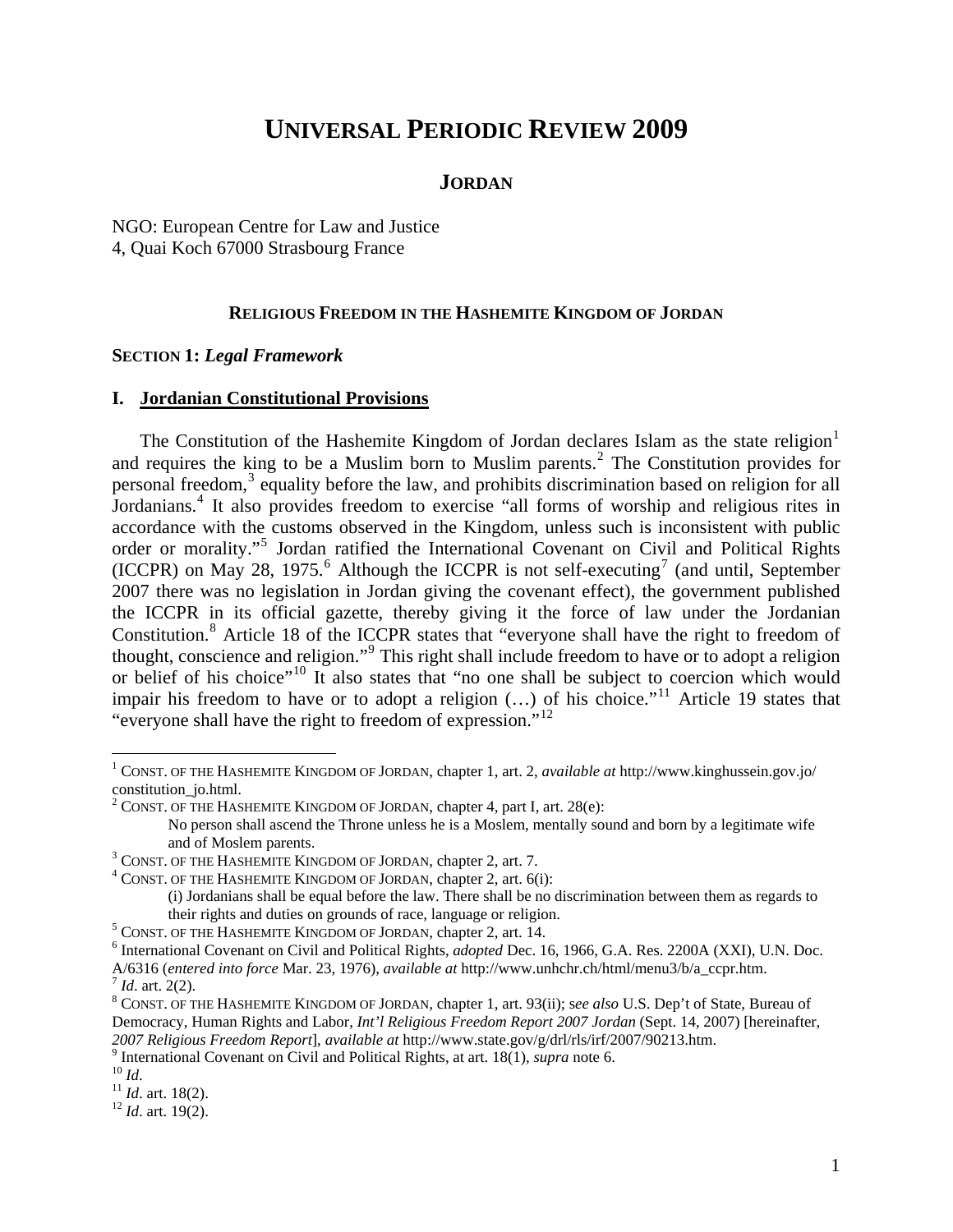Contrary to the constitutional guarantees and the international covenants, however, the government continues to impose restrictions on "conversion from Islam and proselytization of Muslims."<sup>[13](#page-1-0)</sup> In recent years, the Sharia courts in Jordan have convicted people for blasphemy against Mohammad (insulting Mohammad) as well as for apostasy (converting from Islam to another religion).<sup>[14](#page-1-1)</sup> People who convert from Islam to other religions lose their civil and property rights, their marriages are annulled, and their Muslims relatives gain custody of their children.<sup>[15](#page-1-2)</sup> A separate provision of the Constitution provides that "no property of any person may be expropriated except for purposes of *public utility* and in consideration of *just compensation* (...).<sup>"[16](#page-1-3)</sup> That provisions notwithstanding, Sharia courts have recently stripped converts of their civil and property rights and have annulled their marriages.<sup>[17](#page-1-4)</sup>

The Constitution also guarantees freedom of expression and opinion, either by speech, writing, or photographic representation, provided that it does not violate the law.<sup>[18](#page-1-5)</sup> Contrary to such provisions, however, Sharia courts have banned various publications and have convicted people for allegedly writing derogatory remarks about Islam or Muhammad.<sup>[19](#page-1-6)</sup> (Under the Jordanian Penal Code, journalists can be imprisoned for "insulting the king and stirring sectarian strife and sedition."<sup>[20](#page-1-7)</sup>)

## **II. Legislation**

#### **A.** *Sharia Law*

Although the Jordanian Constitution protects the free exercise of religion<sup>[21](#page-1-8)</sup> and prohibits religious discrimination,<sup>[22](#page-1-9)</sup> converts are considered apostates under Sharia law.<sup>[23](#page-1-10)</sup> Sharia law expressly prohibits proselytization of Muslims as well as conversion from Islam to any other religion.<sup>[24](#page-1-11)</sup> Under Sharia law, such conversion is punishable by death,<sup>25</sup> but there is no commensurate law pertaining to conversion<sup>[26](#page-1-13)</sup> or proselytism<sup>27</sup> under Jordanian civil law.

 $\overline{a}$ 

(ii) Freedom of press and publications shall be ensured within the limits of the law.

<span id="page-1-8"></span>*available at http://thereport.amnesty.org/eng/regions/middle-east-and-north-africa/Jordan.*<br><sup>21</sup> CONST. OF THE HASHEMITE KINGDOM OF JORDAN, chapter 2, art. 14.<br><sup>22</sup> CONST. OF THE HASHEMITE KINGDOM OF JORDAN, chapter 2, a

<span id="page-1-2"></span><span id="page-1-1"></span>

<span id="page-1-0"></span><sup>&</sup>lt;sup>13</sup> *2007 Religious Freedom Report, supra* note 8.<br><sup>14</sup> *Id.* 15 U.S. Dep't of State, Bureau of Democracy, Human Rights and Labor, *Int'l Religious Freedom Report 2004 Jordan* (Sept. 15, 2004) [hereinafter, *2004 Religious Freedom Report*], *available at*

<span id="page-1-3"></span>http://www.state.gov/g/drl/rls/irf/2004/35500.htm; 2007 Religious Freedom Report, supra note 8.<br><sup>16</sup> CONST. OF THE HASHEMITE KINGDOM OF JORDAN, chapter 2, art. 11 (emphasis added).<br><sup>17</sup> 2007 Religious Freedom Report, supra

<span id="page-1-5"></span><span id="page-1-4"></span>

 <sup>(</sup>i) The State shall guarantee freedom of opinion. Every Jordanian shall be free to express his opinion by speech, in writing, or by means of photographic representation and other forms of expression, provided that such does not violate the law.

 <sup>(</sup>iii) Newspapers shall not be suspended from publication nor shall their permits be revoked except in accordance with the provisions of the law.<br><sup>19</sup> 2004 Religious Freedom Report, supra note 15; see also 2007 Religious Freedom Report, supra note 8.

<span id="page-1-7"></span><span id="page-1-6"></span><sup>&</sup>lt;sup>20</sup> Amnesty International, Amnesty International Report 2008 State of the World's Human Rights Jordan (2008),

<span id="page-1-9"></span>

<span id="page-1-11"></span><span id="page-1-10"></span>

<span id="page-1-13"></span><span id="page-1-12"></span>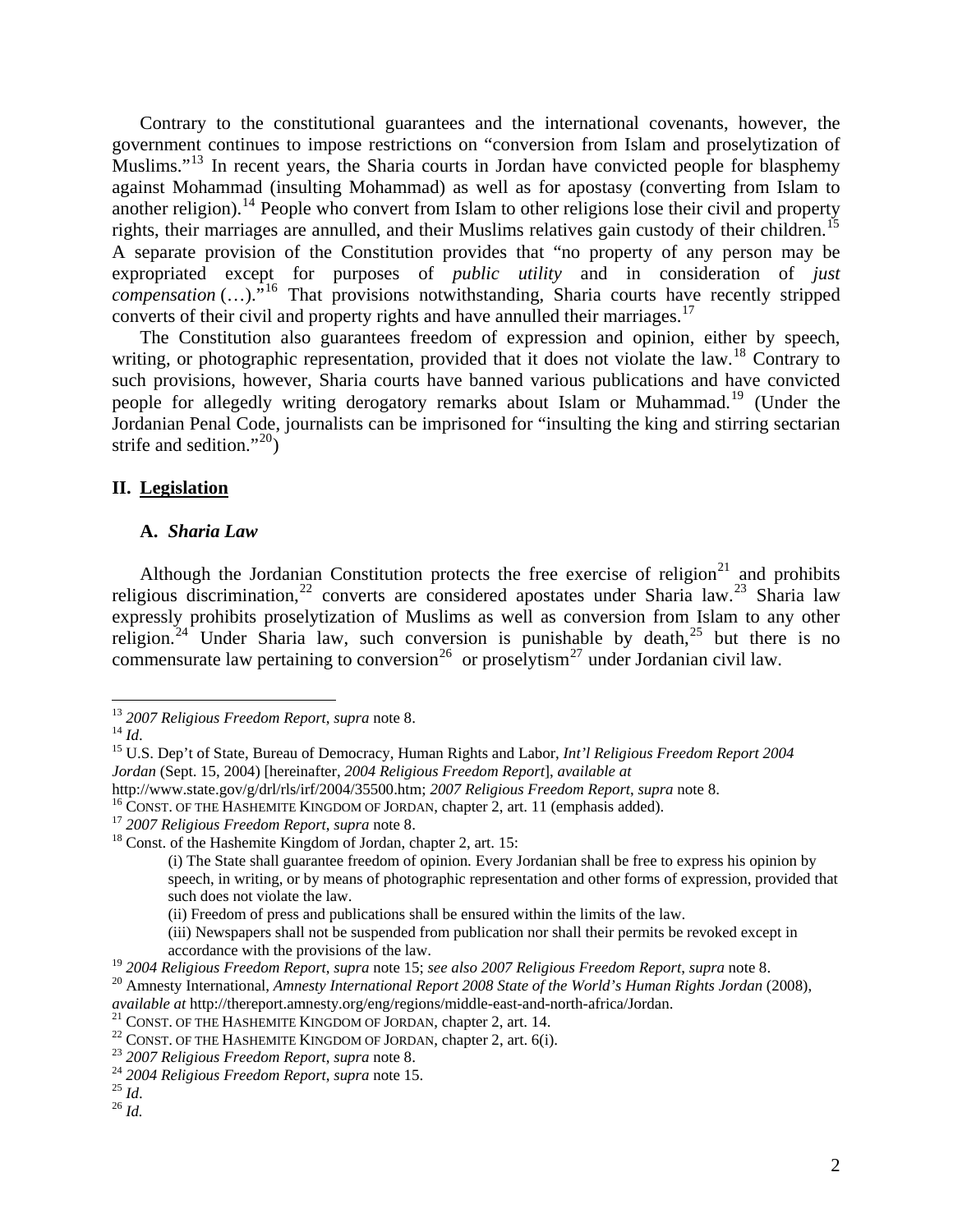Because Sharia law is part of the Jordanian laws, the "Sharia courts have authority to prosecute apostates and proselytizers."[28](#page-2-0) Furthermore, as stated, converts lose their civil and property rights, their marriage is annulled, and the custody of their children is given to a Muslim relative under Sharia law.<sup>[29](#page-2-1)</sup> Importantly, other countries have afforded refugee status to such converts fleeing from possible prosecution, social discrimination and persecution.<sup>[30](#page-2-2)</sup>

While there are no reported incidents of forced religious conversion, <sup>[31](#page-2-3)</sup> the Jordanian government has an indirect way of accomplishing such forced conversion. Conversion to any religion, except Islam, is forbidden.<sup>32</sup> "All minor children of a male citizen who converts to Islam automatically are considered to be Muslim,"[33](#page-2-5) but parents who convert to Christianity lose custody of their children.<sup>[34](#page-2-6)</sup> Under Sharia law, children of Christian converts continue to be considered Muslims and custody is granted to their Muslim relatives.<sup>[35](#page-2-7)</sup> Children of mixed-religion marriages are considered Muslim if the father is a Muslim.<sup>[36](#page-2-8)</sup> According to some reports, local government officials often encourage Christian women involved in relationships with Muslim men to accept Islam in order to avoid social discrimination and family conflicts.<sup>[37](#page-2-9)</sup>

#### **B.** *Jordanian Penal Laws*

Under the Jordanian Penal Code, journalists may be imprisoned for "insulting the king and stirring sectarian strife and sedition."<sup>[38](#page-2-10)</sup> Additionally, the Jordanian Justice Act prohibits producing images of Mohammad (even outside Jordan),<sup>[39](#page-2-11)</sup> and the Jordanian Criminal Procedures Laws allow a criminal complaint to be filed if an act committed outside Jordan has effects within the country. $40$ 

#### **III.Judicial System**

The courts in Jordan are divided into three categories: "Civil Courts," "Religious Courts," and "Special Courts."[41](#page-2-13) The religious courts have two sub-categories: the "Sharia Courts" and the "Tribunal of other Religious Communities."<sup>[42](#page-2-14)</sup> Sharia law is part of Jordanian laws<sup>[43](#page-2-15)</sup> and the

<span id="page-2-0"></span><sup>27</sup> *2007 Religious Freedom Report*, *supra* note 8. 28 *Id.*

<span id="page-2-2"></span><span id="page-2-1"></span> $20 E.g., \text{http://www.compassdirect.org/ (in navigation panel click "News Archives"; then in "Country" select.$ "Jordan"; then follow the hyperlink "June 09, 2008 - Jordan: Court Annuls Christian Convert's Marriage").<br><sup>31</sup> 2004 Religious Freedom Report, supra note 15.

<span id="page-2-6"></span>

<span id="page-2-5"></span><span id="page-2-4"></span><span id="page-2-3"></span><sup>&</sup>lt;sup>32</sup> *Id.*<br><sup>33</sup> *Id.*<br><sup>34</sup> *Id*; see also, http://www.compassdirect.org/ (in navigation panel click "News Archives"; then in "Country" select "Jordan") (reporting incidents where the courts have granted custody to Muslim relatives of the converts).  $35\,2004\,Religious\,Freedom\,Report, \,supra$  note 15.

<span id="page-2-9"></span><span id="page-2-8"></span><span id="page-2-7"></span><sup>35</sup> *2004 Religious Freedom Report*, supra note 15. 36 *Id*. 37 *2007 Religious Freedom Report*, *supra* note 8. 38Amnesty International, *supra* note 20.

<span id="page-2-10"></span><sup>39</sup> http://www.foxnews.com/story/0,2933,363182,00.html.

<span id="page-2-12"></span><span id="page-2-11"></span><sup>40</sup> Suha Ma'ayeh, *Jordan court to rule on cartoon case,* http://www.thenational.ae/article/20080529/FOREIGN/

<span id="page-2-13"></span><sup>715595686 (</sup>last visited Aug. 31, 2008).<br><sup>41</sup> CONST. OF THE HASHEMITE KINGDOM OF JORDAN, chapter 6, art. 99.

<span id="page-2-15"></span><span id="page-2-14"></span> $42$  CONST. OF THE HASHEMITE KINGDOM OF JORDAN, chapter 6, art. 104.  $43$  CONST. OF THE HASHEMITE KINGDOM OF JORDAN, chapter 6, art. 106:

The Sharia Courts shall in the exercise of their jurisdiction apply the provisions of the Sharia law.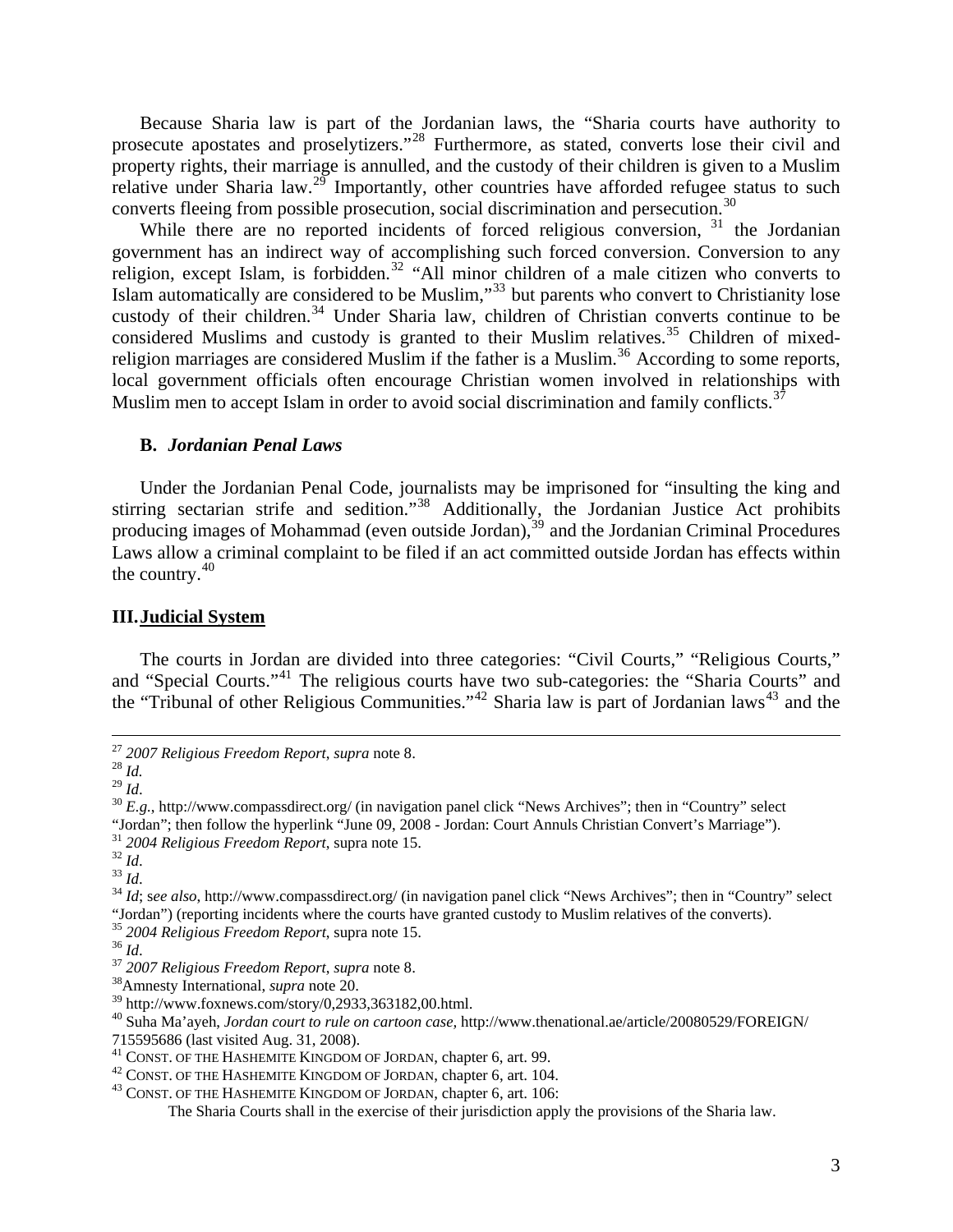Sharia courts thus have exclusive jurisdiction over "matters of personal status" of Muslims.<sup>[44](#page-3-0)</sup> Matters of personal status include "religion, marriage, divorce, child custody, and inheritance."<sup>[45](#page-3-1)</sup>

The Tribunals of other Religious Communities have jurisdiction over matters of personal status of non-Muslims who belong to a religion officially recognized by the government.<sup>[46](#page-3-2)</sup> These recognized non-Muslim communities can select the structure and members of the presiding tribunal.[47](#page-3-3) Though the Tribunals of other Religious Communities have jurisdiction over the matters of personal status of non-Muslims, a Muslim who converts to Christianity "continues to be treated as a Muslim in matters of family and property law" because the authorities do not recognize it as a legal conversion.<sup>[48](#page-3-4)</sup>

#### **SECTION 2:** *Incidents of Religious Persecution and Discrimination*

 The following examples describe recent incidents of religious persecution or discrimination in Jordan. Most incidents referenced herein are accompanied by a web link to a news story. The full text of each news story can be found in the Appendix. Those incidents not accompanied by a web link are described in the U.S. State Department's 2007 *International Religious Freedom Report* on Jordan.

#### **Selected Recent Incidents of Persecution or Discrimination**

#### **A. Blasphemy**

- 1. July 2008 A Jordanian prosecutor charged a Dutch politician with blasphemy for producing an anti-Islam documentary called *Fitna*. Through the Dutch Embassy in Jordan, the politician was ordered to face trial in Jordan. [49](#page-3-5)
- 2. June 2008 A coalition of media outlets and members of the Jordanian Parliament initiated a campaign against Danish cartoonist who reprinted cartoons depicting Mohammad. The cartoonist was summoned to appear before a Jordanian court.<sup>[50](#page-3-6)</sup>
- 3. February 2006 Charged with "denigrating the Prophets in public and insulting God," two journalists were arrested and convicted for reprinting cartoons depicting Mohammad.<sup>[51](#page-3-7)</sup>

 $\overline{a}$ 

<span id="page-3-0"></span><sup>&</sup>lt;sup>44</sup> CONST. OF THE HASHEMITE KINGDOM OF JORDAN, chapter 6, art. 105(i); *Religious Freedom Report,* supra note 8.<br><sup>45</sup> 2007 *Religious Freedom Report, supra* note 8.<br><sup>46</sup> CONST. OF THE HASHEMITE KINGDOM OF JORDAN, chapter

<span id="page-3-1"></span>

<span id="page-3-2"></span>The Tribunals of Religious Communities are those for the non-Moslem religious communities which have been or will be recogni[z]ed by the Government as established in the Hashemite Kingdom of Jordan.<br>See also 2007 Religious Freedom Report, supra note 8.

<span id="page-3-4"></span><span id="page-3-3"></span><sup>&</sup>lt;sup>47</sup> 2007 *Religious Freedom Report*, supra note 8.<br><sup>48</sup> *Id.* 49 http://www.foxnews.com/story/0,2933,374721,00.html.

<span id="page-3-6"></span><span id="page-3-5"></span> $^{50}$  http://www.foxnews.com/story/0,2933,363182,00.html.

<span id="page-3-7"></span><sup>51</sup> *2007 Religious Freedom Report*, supra note 8; http://news.bbc.co.uk/2/hi/middle\_east/4680948.stm (the cartoons were first published by a Danish newspaper *Jyllands-Posten* on September 30, 2005).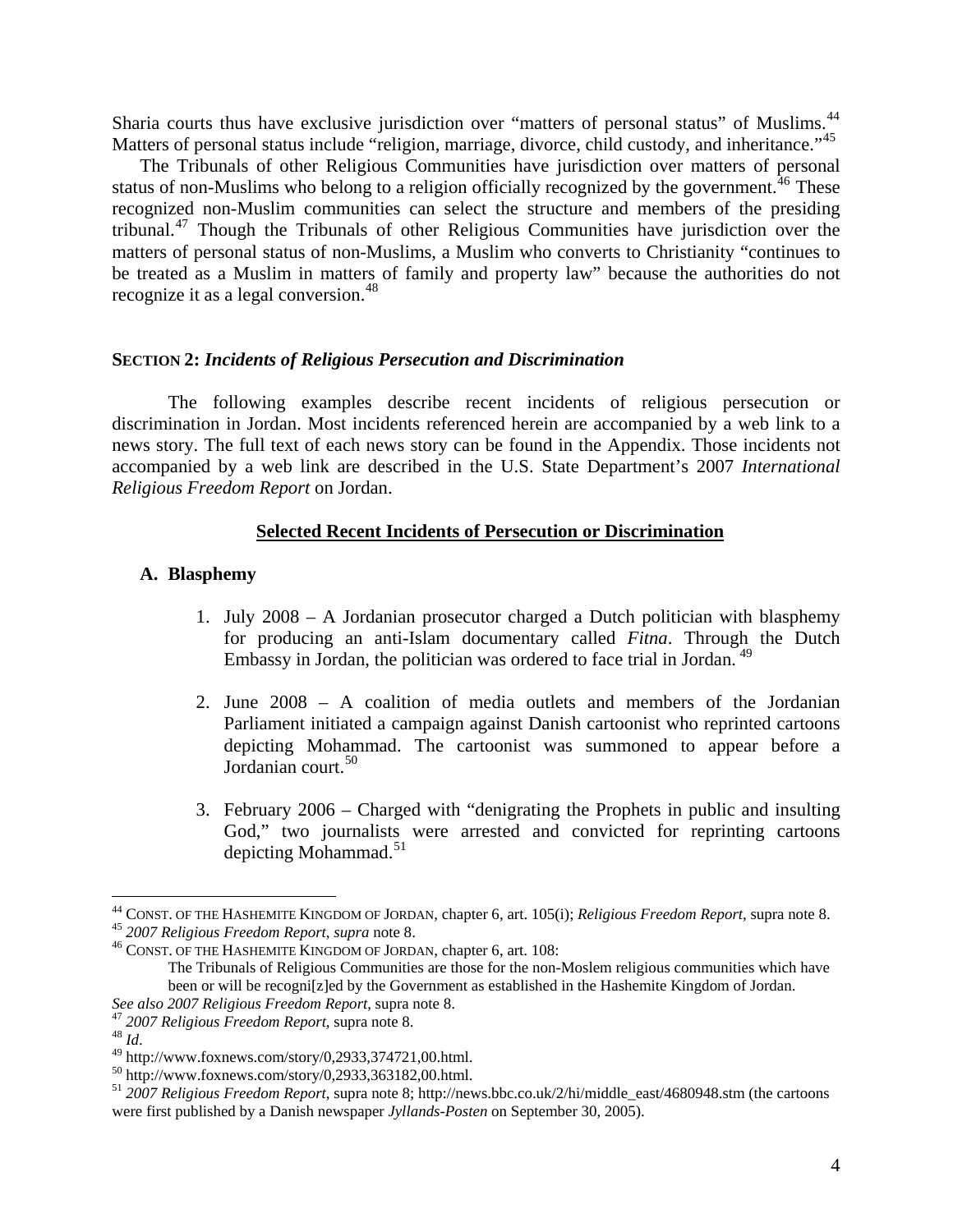- 4. February 2003 Three journalists were accused of "harming the dignity of Muslims" by publishing an article discussing "Mohammad's sexual relationship with his wives." $52$
- 5. May 2002 A journalist and former member of the Jordanian Parliament was sentenced to eighteen months in prison for "tarnishing the Jordanian state, defamation of the judiciary, uttering words before another deemed to be detrimental to his religious feeling, publishing and broadcasting false information abroad which could be detrimental to the reputation of the state, and inciting disturbances and killings."<sup>[53](#page-4-1)</sup>
- 6. March 2000 A Muslim poet was sentenced to three months in prison for allegedly contradicting the Koran.<sup>[54](#page-4-2)</sup>

# **B. Anti- and Forced Conversions**

- 1. June  $2008 A$  Christian convert's marriage was annulled by a Sharia court.<sup>[55](#page-4-3)</sup>
- 2. April 2008 A convert family was attacked by Islamic extremists for converting from Islam to Christianity.<sup>[56](#page-4-4)</sup>
- 3. 2006 A man was accused of apostasy under Sharia law for converting from Islam to Christianity.<sup>[57](#page-4-5)</sup>
- 4. April 2005 A Christian widow won eight-year long custody battle with her Muslim brother.<sup>[58](#page-4-6)</sup>
- 5. 2004 A Sharia court annulled the marriage of an alleged apostate who converted from Islam to Christianity.<sup>[59](#page-4-7)</sup> The court also "stripped him of his civil rights."<sup>[60](#page-4-8)</sup>

1

<span id="page-4-0"></span><sup>52</sup> http://articles.latimes.com/2003/feb/04/world/fg-jordansex4

<span id="page-4-1"></span><sup>53</sup> http://www.amnesty.org/en/library/asset/MDE16/008/2002/en/dom-MDE160082002en.html.

<span id="page-4-2"></span><sup>54</sup> http://www.jordanembassyus.org/03262000008.htm.

<span id="page-4-3"></span><sup>55</sup>http://compassdirect.org/en/display.php?page=news&lang=en&length=long&idelement=5420&backpage=summar ies&critere=&countryname=&rowcur=.

<span id="page-4-4"></span><sup>&</sup>lt;sup>56</sup> http://compassdirect.org/en/display.php?page=news&lang=en&length=long&idelement=5345.<br><sup>57</sup> 2007 Religious Freedom Report, supra note 8.

<span id="page-4-5"></span><sup>&</sup>lt;sup>58</sup> http://www.compassdirect.org/en/display.php?page=news&lang=en&length=long&idelement=3769.

<span id="page-4-8"></span><span id="page-4-7"></span><span id="page-4-6"></span><sup>59</sup> *<sup>2007</sup> Religious Freedom Report*, *supra* note 8. 60 *Id*.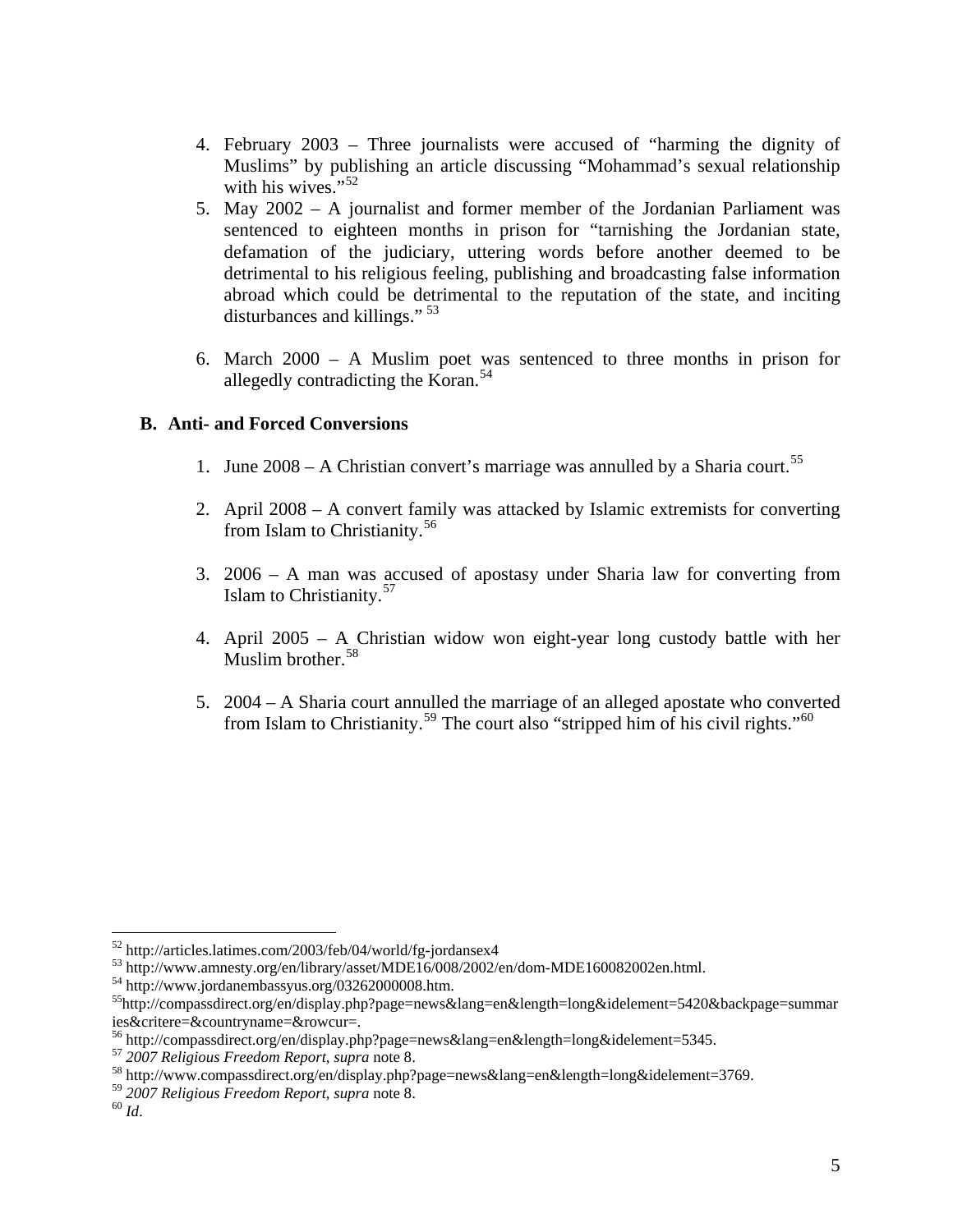# **UNIVERSAL PERIODIC REVIEW 2009**

# **JORDAN**

NGO: European Centre for Law and Justice 4, Quai Koch 67000 Strasbourg France

# **RELIGIOUS FREEDOM IN THE HASHEMITE KINGDOM OF JORDAN**

# **APPENDIX**

## **Section 2**

## **A. Blasphemy**

## **1. Report: Jordan Charges Dutch Politician with Blasphemy**

July 1, 2008 http://www.foxnews.com/story/0,2933,374721,00.html

Dutch politician Geert Wilders was charged by a Jordanian prosecutor Tuesday with blasphemy and contempt of Muslims for making an anti-Koran film, and ordered to stand trial in Jordan, Reuters reported.

The charges came one day after Dutch prosecutors decided they wouldn't take action against Wilders because he was protected by the right to free speech.

An order was issued to bring Wilders to trial through the Dutch Embassy in Amman, Reuters reported.

Wilders' film "Fitna," which appeared on the Internet on March 27, linked terror attacks by Muslim extremists to texts from the Koran, Islam's holy book.

The Organization of the Islamic Conference, a league of 56 Muslim nations, said it was "deeply annoyed" by the Dutch decision, Reuters reported.

"The decision ... encourages and supports the irresponsible defamatory style followed by some media outlets and instigates feelings of hatred, animosity and antipathy towards Muslims," the Saudi Arabia-based organization said in a statement, according to Reuters.

The film set off protests in Pakistan, Malaysia and Indonesia and led to calls in other countries for a boycott of Dutch goods after its release.

The Dutch government has said it disagrees with the tone of the film, but says Wilders has a constitutional right to air his views. The U.N. secretary-general and U.N. agencies have condemned the film. EU foreign ministers have also rejected Wilders' views.

The charges carry a maximum sentence of three years in jail, Reuters reported.

## **2. Jordan Summons Danish Cartoonist on Blasphemy Charges**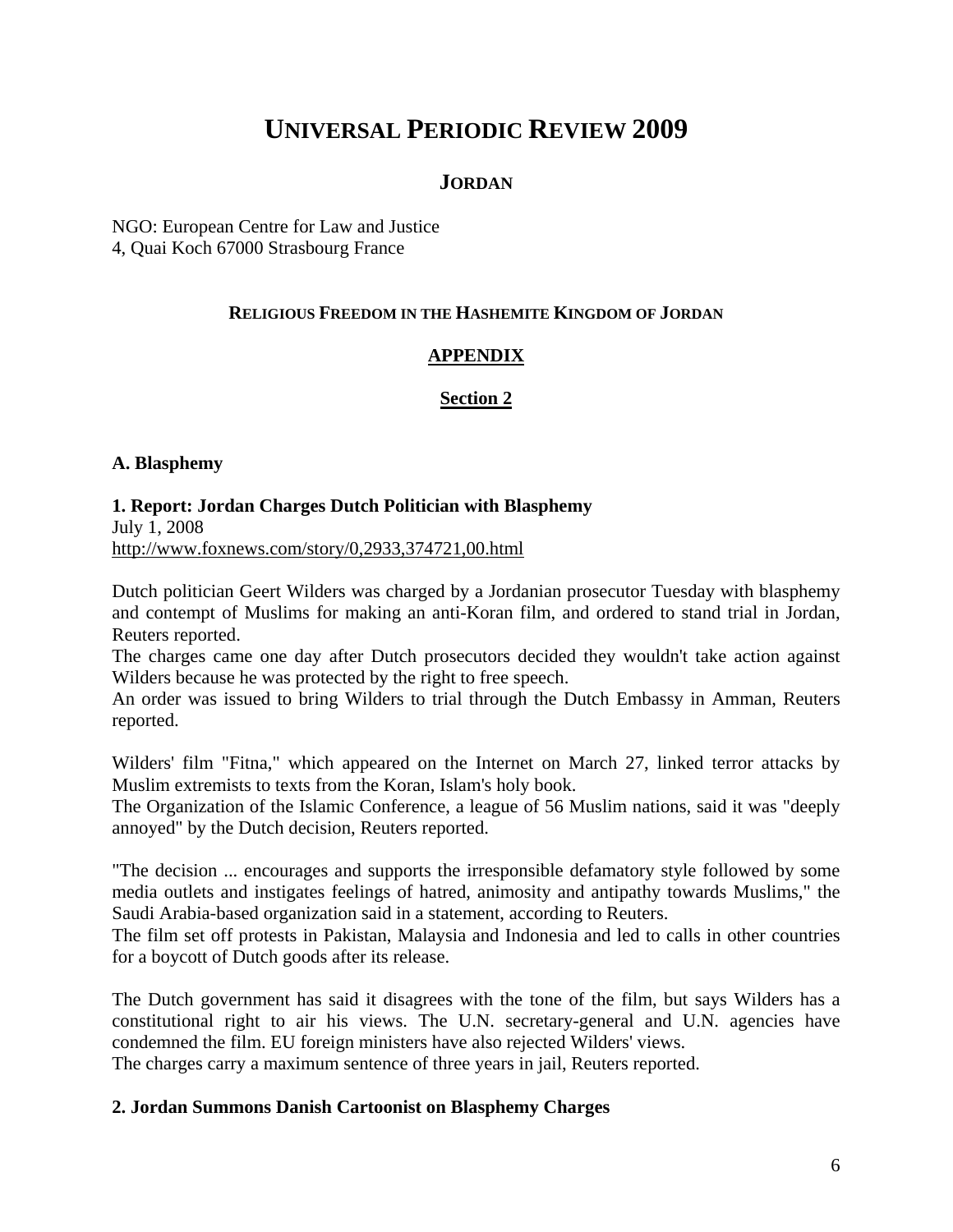## June 4, 2008 http://www.foxnews.com/story/0,2933,363182,00.html

A Danish cartoonist and ten newspaper editors have reportedly been summoned by Jordan's public prosecutor on charges of "blasphemy" for reprinting cartoons of the Prophet Muhammad. According to the Copenhagen Post, prosecutor Hassan Abdullat has subpoenaed the 11 Danes for drawing and reprinting cartoons they say offend Islam, charging them with "threatening the national peace."

Under Jordanian law, reproducing images of the Prophet Muhammad inside — or even outside the country — is illegal under the Jordanian Justice Act, the newspaper wrote.

A lawyer representing "The Prophet Unites Us," a Jordanian group angling for the prosecution, said that if the Danish journalists did not appear in Jordan for legal proceedings, the next step would be to inform Interpol and seek their arrest.

But the Danish foreign ministry said that the journalists would not be forcibly deported, as the printing of the controversial cartoons is not a punishable offense in Denmark.

Jordanian courts have not issued an indictment, but lawyers are hoping the case will help establish an international law against slandering religion, according to Danish reports.

Abdullat has summoned Kurt Westergaard, a cartoonist facing death threats for his depiction of the Prophet Muhammad wearing a turban in the shape of a bomb.

Abdullat also subpoenaed the editors of ten newspapers that reprinted the infamous cartoon in March, the paper reported.

The summons came just one day after the Danish embassy in Pakistan was destroyed in a bombing that killed 6, apparently a reprisal for the reprinting of the cartoons.

# **3. Two Jordan editors arrested**

February 4, 2006 http://news.bbc.co.uk/2/hi/middle\_east/4680948.stm

Jihad Momani and Hisham Khalidi are accused of insulting religion under Jordan's press and publications law.

Mr Momani was fired from the weekly Shihan after reproducing the cartoons - originally printed in Denmark - which have caused a global storm of protest.

One of the cartoons depicts Muhammad as a terrorist. Any images of the Prophet are banned under Islamic tradition.

# **'Abuse of freedom'**

Mr Momani's arrest came earlier on Saturday, a day after Jordanian King Abdullah condemned the cartoons as an unnecessary abuse of freedom of speech.

Mr Momani's paper, Shihan, had printed three of the cartoons, alongside an editorial questioning whether the angry reaction to them in the Muslim world was justified.

"Muslims of the world be reasonable," wrote Mr Momani.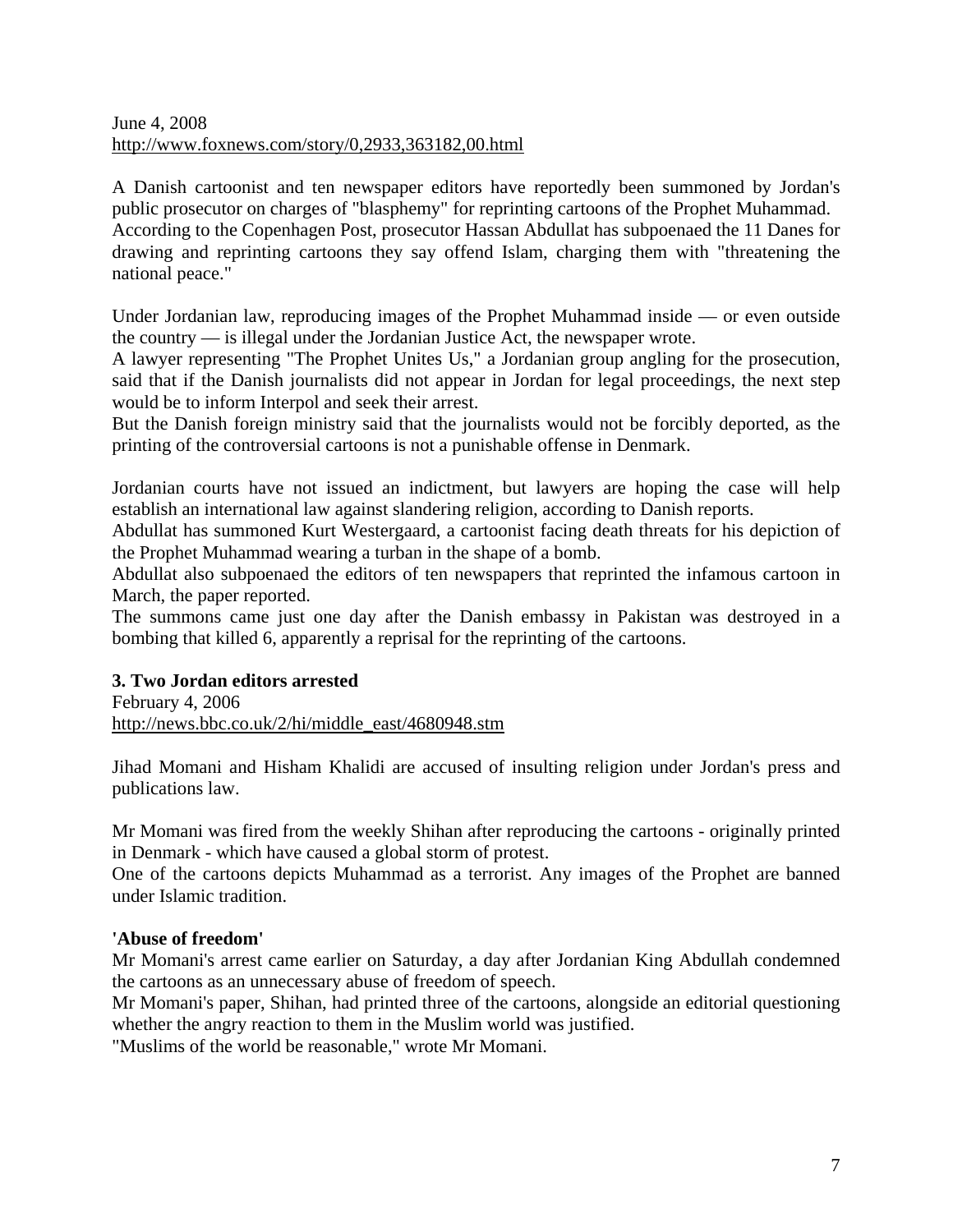"What brings more prejudice against Islam, these caricatures or pictures of a hostage-taker slashing the throat of his victim in front of the cameras or a suicide bomber who blows himself up during a wedding ceremony in Amman?"

Mr Khalidi, whose al-Mehwar newspaper had also reprinted the cartoons, was detained late on Saturday. Al-Mehwar had reproduced the cartoons over a week ago to accompany an article on the condemnation they had sparked.

## **Apology**

In a public letter of apology after his sacking, Mr Momani said he did not mean to cause offence, Reuters news agency reported.

Arab Printers Company, the publisher of Shihan, also withdrew copies of the popular tabloid from news stands across the country and promised tough moves against those involved.

The drawings have sparked protests in countries including Indonesia, Iraq, Turkey and Egypt. A number of European newspapers have printed the cartoons, but the Jordanian paper was believed to be the first in a Muslim country to do so.

# **4. Arab Journalists' Blasphemy Trial Points to Jordan's Predicament**

February 4, 2003 http://articles.latimes.com/2003/feb/04/world/fg-jordansex4

AMMAN, Jordan – Handcuffed, their oversize prison uniforms dragging on the floor, three Arab men were led through a bare courtroom to an iron cage. Only when they were locked inside did the day's proceedings begin. Have they been charged with terrorism, kidnapping, murder? No. They are on trial for publishing an article about the sex life of the prophet Muhammad's wife Aisha.

The three Jordanian journalists at Al Hilal, or the Crescent, a weekly newspaper with a circulation of 7,000, are accused of "harming the reputation of the government," "harming the dignity of Muslims" and, perhaps most significant, "destabilizing society by publishing perversity and false news." They were arrested Jan. 16, are being held without bail and could receive a maximum sentence of three years. Their newspaper was shut down.

The trial is taking place in State Security Court, usually the venue for crimes associated with potential physical threats to society. For offenses such as those the three men are accused of – technically misdemeanors – the verdicts and sentences of the court are final; only the decisions in serious crimes can be appealed.

The flap caused by the article in this Islamic country, which is generally described as moderate, suggests how vulnerable the Jordanian government perceives itself to be on the eve of a possible U.S.-led war on Iraq, which many believe could ignite fundamentalist forces here.

The tough prosecution appears to be the government's effort to show its respect for the sensibilities of Jordan's conservative majority and to provide a counterweight to controversial pro-American policies. "The government thinks they'd better do something about it so they don't face commotion, riots. It's like insulting the flag," said Kamal Salibi, director of the Royal Institute for Inter-Faith Studies in Amman.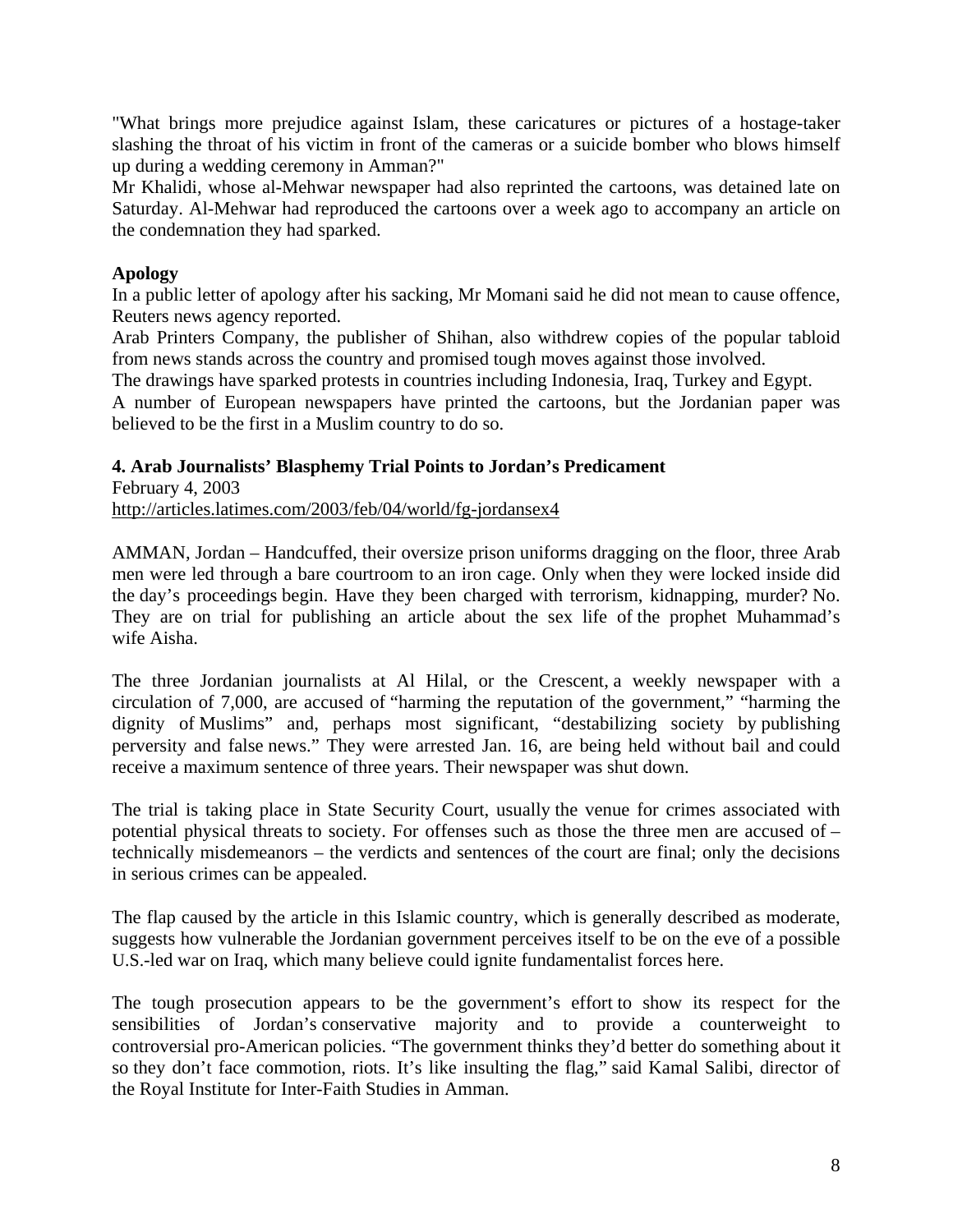Jamil abu Baker, a spokesman for the Muslim Brotherhood, a pan-Arab Islamic movement and a leading Jordanian opposition group, has similar sentiments. "The government must put an end to these practices; otherwise, things will not be in control," he said "We believe in freedom of expression, but for things that have to do with the secular world, not the holy world of religion," he added.

On the opening day of the trial, the military prosecutor, Lt. Col. Mahmoud Obeidat, said the newspaper article "deformed the image of the prophecy" of Islam's founder by exposing Muhammad's active sex life.

Religious scholars in the Islamic Action Front – the political arm of the Muslim Brotherhood – lost little time making their position known. In a fatwa, or religious edict, released Jan. 21, Muslim scholars affiliated with the opposition movement wrote, "The article comes amid a Western crusade and Jewish attack against the standing of the prophet Muhammad and against Islam and amid American mobilization on Islamic lands." The fatwa called the writer and editors of the article "apostates" and "infidels," among the strongest pejoratives that can be leveled at a Muslim.

Sex is a sensitive subject in Arab society; in some countries, the punishments for illicit sexual liaisons include flogging, stoning and death. "Sex, Islam and politics, these are the three taboo subjects in Arab society," said Nidal Mansour, executive director of the Amman-based Center for Defending Freedom of Journalists, the only Jordanian organization to offer support to the three defendants.

It is politics for which most journalists here have gone to prison. And with that in mind, Nasser Qamash, Al Hilal's editor in chief, carefully checked every political article for paragraphs or even phrases that might be read as subversive. "He didn't think of this as anything other than a cultural article to put on a local page, so he didn't read it," said Nashwa Qamash, his wife, who sat quiet and pale outside the courtroom. His fellow defendants are Managing Editor Roman Haddad and writer Muhanad Mbaidhin.

The article describes Aisha, one of the prophet's several wives. It claims that Muhammad married her when she was a child and began to have sex with her when she was 8 or 9, "gaining the sexual potency of 40 men." Aisha claimed that Muhammad had divine revelations in which the word of God was conveyed by the angel Gabriel when she was in bed with him, the article says. Aisha's observations seem to have come down primarily as legend, and the article mentions several writers who have described her story. There is little more to the piece, although it also discusses Aisha's relationship with Muhammad's other wives.

Most striking is how much the words mattered to people here. "The freedom of the press is not yet stable." "Those who have pushed the government to detain these journalists are the parties of the Muslim Brotherhood," he added. "And those who gave them the authority to speak is the society who says: 'Oh, they are right. These journalists have harmed the prophet.' Yet 90% of people hadn't read the article."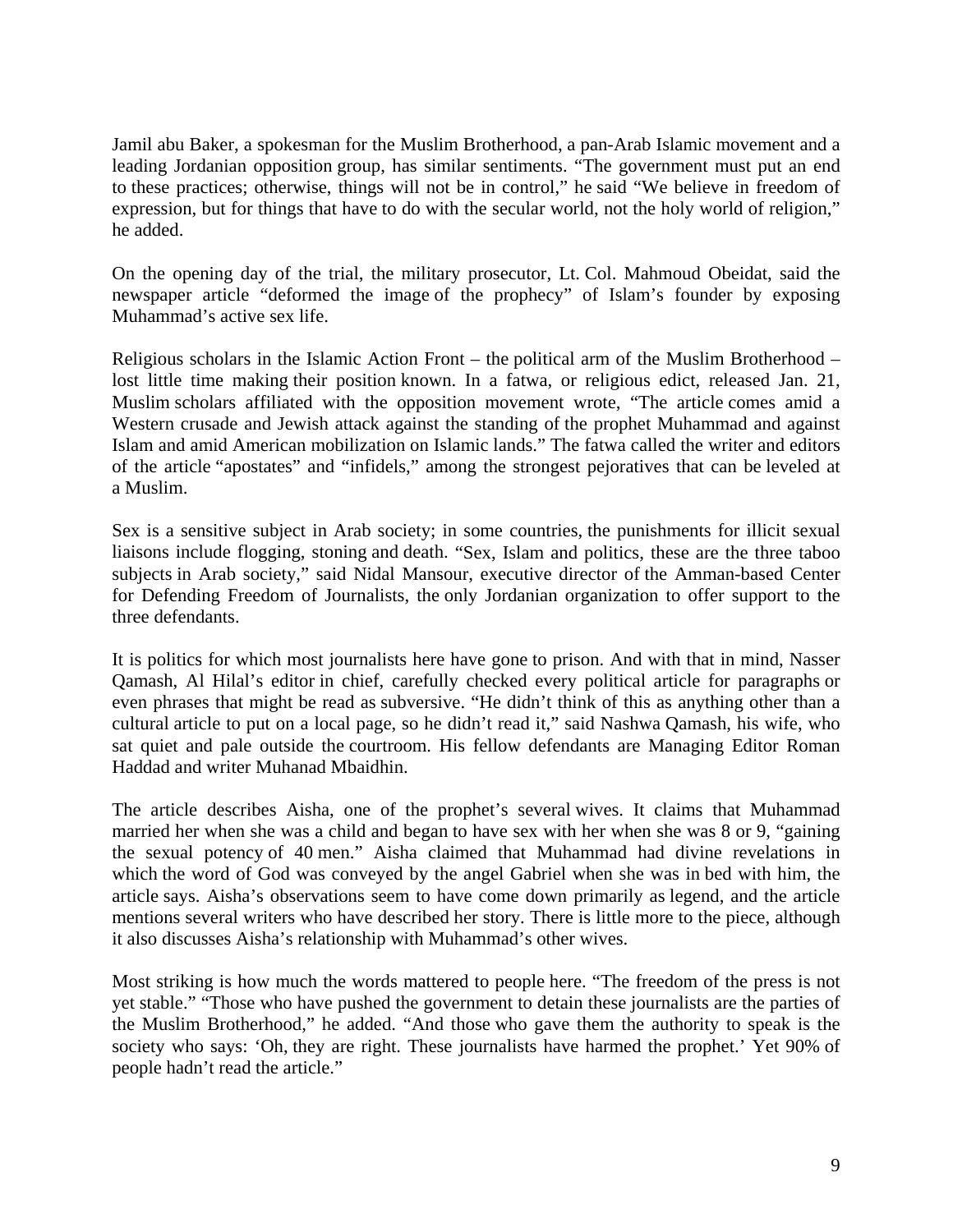Notably, even intellectuals, while saying readily that the three journalists should not have been jailed, are quick to say that the article was unnecessary. "In the current situation, it's not important to know about the sexual activities of Muhammad and his wife," said George Haddad, an analyst on religious issues and a columnist for Al Dustur, a major newspaper here.

Salibi, of the Royal Institute, agrees. "Why should you make the community angry  $-$  it's irrelevant to modern society." But Salibi tried to put the incident in historical perspective. "In the West, at one time you could not insult Jesus or Paul or denigrate the Gospels," he noted. "Then, in time, Western society became so secularized that doing this became possible because social loyalties to religion diminished."

## **5. Jordan: Sentence against Toujan al-Faisal a blow to freedom of expression**  May 16, 2002 <http://www.amnesty.org/en/library/asset/MDE16/008/2002/en/dom-MDE160082002en.html>

Amnesty International condemned the 18-months prison term imposed today on Toujan al-Faisal, former member of the Jordanian Parliament. "This is a sad day for freedom of expression in Jordan. Toujan al-Faisal has been imprisoned solely for exercising her fundamental right to express her opinion," the organization said.

Toujan al-Faisal was arrested in March following her public criticism of the Jordanian government. She was convicted by the State Security Court on charges of "tarnishing the Jordanian state", defamation of the judiciary, "uttering words" before another deemed to be "detrimental to his religious feeling", "publishing and broadcasting false information abroad which could be detrimental to the reputation of the state", and inciting "disturbances and killings." She has received the harshest sentence allowed on such charges.

Toujan al-Faisal was held in detention for some 11 days until being released on bail on 27 March and was re-arrested three days later and has remained in prison ever since. Currently she is in Jweidah Prison and will be moved to Swaqa Prison, in the desert, 80 kilometres from Amman. She has no right of appeal against the sentence.

"Sentencing Toujan al-Faisal has breached international human rights treaties which Jordan has ratified," said Amnesty International. "As we feared, the Jordanian courts are using new measures supposedly introduced to fight 'terrorism' to clamp down on the individual's exercise of the right to criticize government policy."

# **Background**

Toujan al-Faisal was sentenced under a law promulgated through a provisional royal decree two weeks after the 11 September 2001 attacks. The law not only expanded the definition of "terrorism" but also further restricted freedom of expression in Jordan. Offences committed under the law were transferred to the State Security Courts, which almost invariably use military judges and do not provide the same guarantees of independence and impartiality provided by the ordinary courts.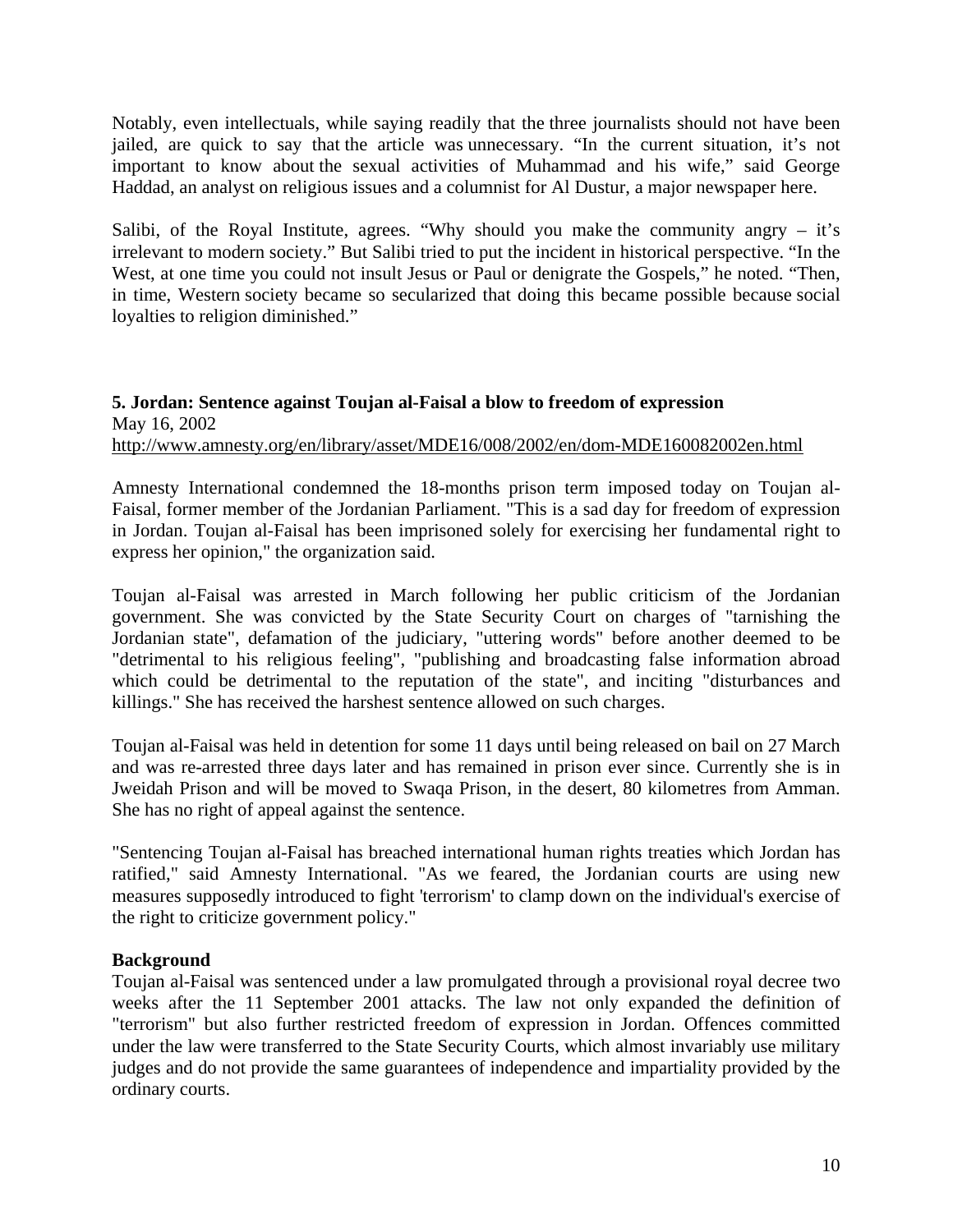# **6. Poem accused of 'violating' Koran sent to prosecutor**  http://www.jordanembassyus.org/03262000008.htm March 26, 2000

AMMAN (AFP) — Jordanian poet Musa Hawamdeh "clearly contradicted" the Koran in a recent poem, which has been sent to the state prosecutor for a fuller investigation, officials said in statements published on Friday. Hawamdeh told AFP that the anthology containing the offending poem had also been confiscated, and reiterated that he did not defile the Koran.

"The poem contains a clear attack on one of the prophets and a denial of what was contained in the Holy Koran about the story of Youssef (Joseph)," Religious Affairs Minister Abdul Salam Abbadi told Al Dustour newspaper. Abbadi said he had asked the state-run press and publications department "to take the necessary legal measures including banning the sale of the book" that contains the offensive poem, Al Dustour reported.

The head of the department, Hussein Abu Orabi, told the daily "a decision to confiscate the book has been taken" and the case was handed over to the state prosecutor who would decide any further steps.

Jordanian Islamists have called for the death penalty for Hawamdeh, who confirmed to AFP on Friday that the collection entitled Shajari Atwal (My Trees Are Taller) had been seized. He had said Thursday that he believes in Islam, adding, "I wasn't trying in this poem to deny the Koran's version, but as a poet I have the right to use historical symbols to criticise the current situation."

Islamist and former MP Abdul Mun'em Abu Zant said Thursday the poem "deforms the divine words on the prophet Joseph's life in Egypt." "He is an apostate and must repent. If he refuses, the relevant authorities must, under law, end his marriage and implement Islamic law, which calls for death" for Muslims who reject their faith, Abu Zant said.

Jordan is governed by civil, not Islamic law. The Koran says that an Egyptian pharaoh's wife tried to seduce Joseph, but in his poem, entitled "Joseph," Hawamdeh asserts that the prophet only "imagined that the queen adored him."

The anthology was published last year in Lebanon but it was only after it appeared more recently in Jordan that Islamists took notice and cried foul.

Information Minister Saleh Qallab said on Thursday that if the poet was found guilty of wrongdoing he could be jailed for up to three months under Jordanian law.

# **B. Anti- and Forced Conversion**

# **1. Jordan: Court annuls Christian convert's marriage**

June 9, 2008 [http://compassdirect.org/en/display.php?page=news&lang=en&length=long&idelement=5420&b](http://compassdirect.org/en/display.php?page=news&lang=en&length=long&idelement=5420&backpage=summaries&critere=&countryname=&rowcur) [ackpage=summaries&critere=&countryname=&rowcur=](http://compassdirect.org/en/display.php?page=news&lang=en&length=long&idelement=5420&backpage=summaries&critere=&countryname=&rowcur)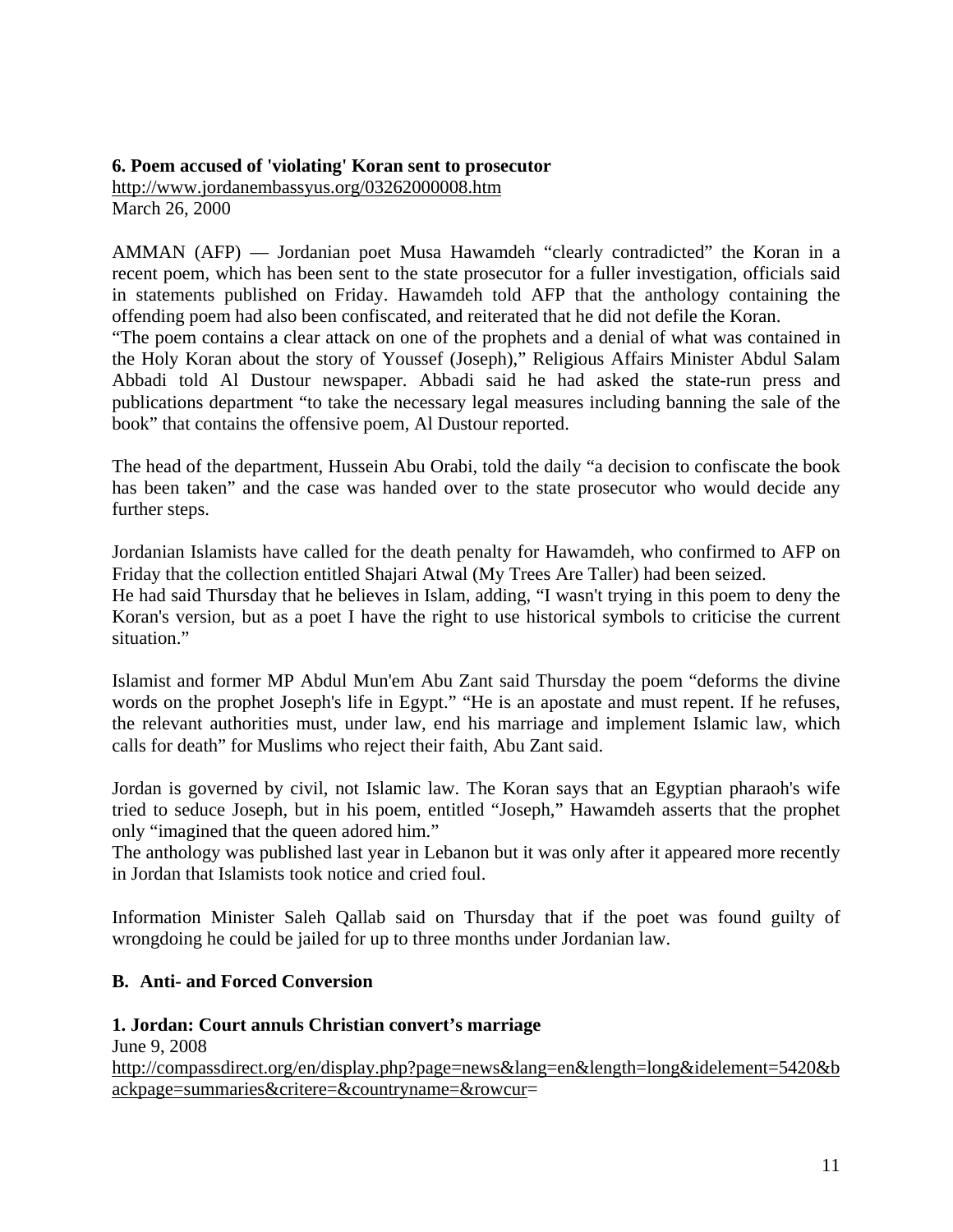A Jordanian Islamic law court has annulled the marriage of a former Muslim because of his conversion to Christianity.

The North Amman Sharia Court in April dissolved the marriage of Mohammad Abbad, on trial for apostasy, or leaving Islam.

The 40-year-old convert fled Jordan with his wife and two young children in March after another Christian convert's relatives attacked Abbad's family in their home and his father demanded custody of Abbad's children.

"Marriage depends on the creed [religion], and the apostate has no creed," a May 22 court document stated, detailing reasons for the April 22 annulment. According to the document, Judge Faysal Khreisat had "proven the veracity of [Abbad's] apostasy."

Jordan's penal code does not outlaw apostasy, and the country's constitution guarantees freedom of religion, as does the International Covenant on Civil and Political Rights that was given force of law in the country in June 2006.

But Islam, Jordan's official religion, forbids conversion to another faith. Jordanian *sharia* (Islamic law) courts that rule on family law have convicted converts of apostasy, stripping them of all legal rights.

"I can't win this case as long as I insist that I converted to Christianity," Abbad wrote after arriving in a European country where he has applied for asylum.

Abbad and his 10-year-old son were violently attacked in their home on March 23, when relatives of another convert, staying with Abbad, stormed the house. Abbad suffered injuries to his head and chest and bleeding in his right eye, according to medical reports from Jordan University Hospital.

When Abbad went to the police station the same day to file a complaint he found his father there, demanding custody of Abbad's son and 11-year-old daughter.

Testifying before Khreisat the next day (March 24), Abbad refused to convert back to Islam. According to court records, Khreisat ordered Abbad to be jailed in Amman's Jweideh Prison for one week for "contempt of court."

Due to his injuries Abbad fainted while on his way to the jail, prompting police to send him to a hospital where he spent the night handcuffed to his bed.

After a relative posted bail for him on March 25, lawyers advised Abbad to leave Jordan, saying he had no hope of winning the case and could lose custody of his children.

In November 2006 an Amman sharia court convicted a Muslim convert to Christianity of apostasy, stripping him of his legal rights, annulling his marriage and opening the way for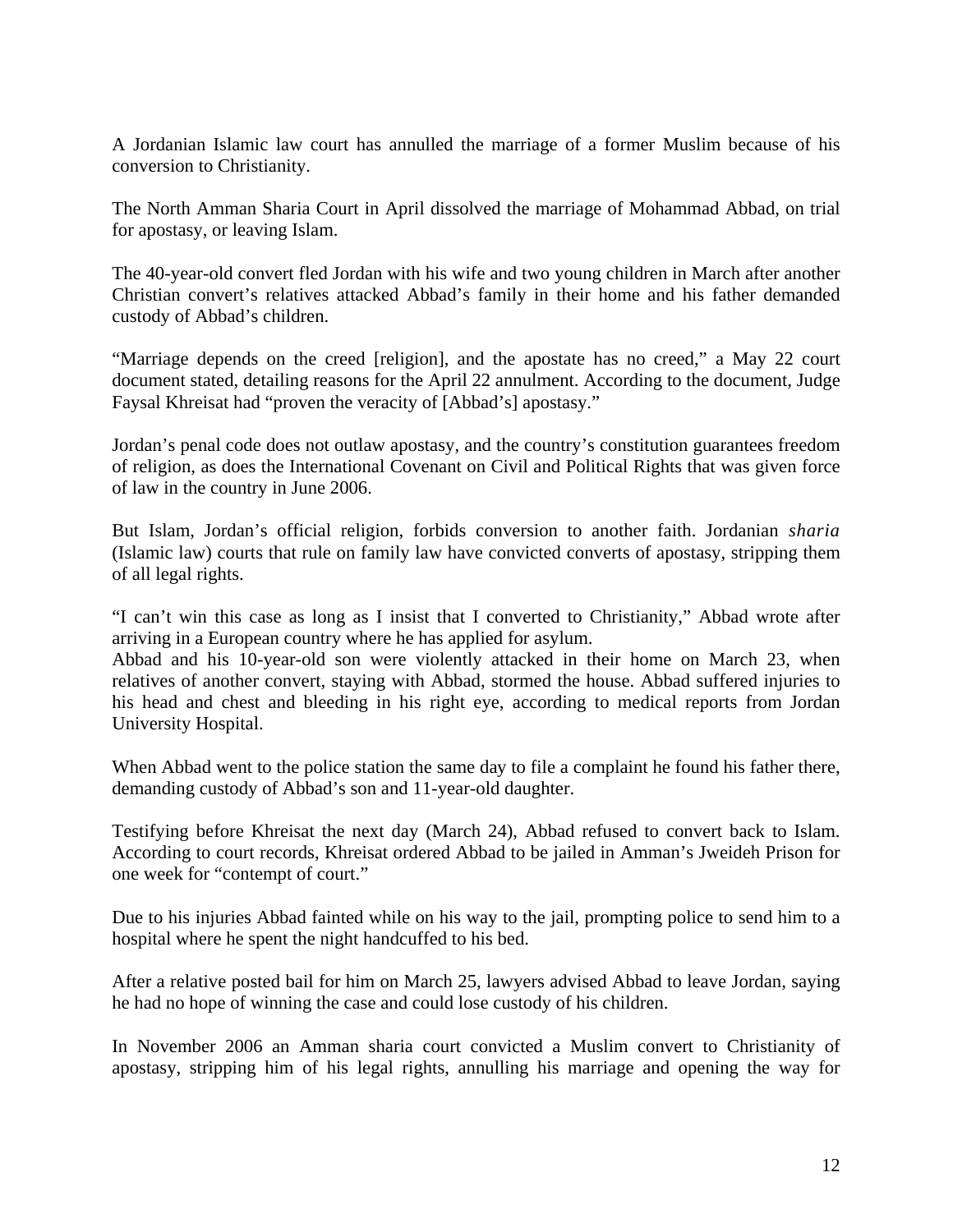someone else to be given legal care of his children. The convert and his family received refugee status and were resettled in the U.S.

According to advocacy group Middle East Concern, at least three other converts to Christianity have been charged with apostasy in Jordan since then.

Jordan's historical Christian community – Orthodox, Catholics and a smaller number of Protestants – make up around 4 percent of the population.

The exact number of Muslim converts to Christianity in Jordan is unknown. Many choose to maintain a low profile in order to avoid harassment.

**2. Jordan: Ex-Muslim Tried for Converting to Christianity Relatives attack convert family for deserting Islam.**  April 24, 2008 <http://compassdirect.org/en/display.php?page=news&lang=en&length=long&idelement=5345>

On trial for converting from Islam to Christianity, a Jordanian man may lose legal custody of his children and have his marriage annulled if found guilty of "apostasy."

Mohammad Abbad, 40, fled Jordan last month after Muslims violently attacked him and his 10 year-old son in their home and his father sued him on charges of apostasy, or leaving Islam.

"I can't win this case as long as I insist that I converted from Islam to Christianity," Abbad wrote from the safety of a nearby country.

"The court will annul my marriage, I will be deprived of my kids, I will be with no ID or passport, and my properties will be confiscated," said the father of two, referring to a previous Jordanian apostasy verdict.

In a separate November 2004 ruling, an Amman Sharia Court headed by Judge Suleiman Abdullah Abu Yahya convicted a Muslim convert to Christianity of apostasy. Stripped of all his legal rights, the convert and his family fled Jordan to escape the verdict.

One of only a few Jordanians to leave Islam for Christianity, Abbad said he became a Christian as a young man in Jordan and grew in his faith while working abroad in 1993.

"I had an encounter with the Lord Jesus who changed my life, filled my heart with love and gave me the grace of enjoying life," the convert said.

In 1994, Abbad married a Jordanian from a Christian family, and together they had two children. When Abbad returned to Jordan in 2000, his father began criticizing him in front of his mother and siblings, claiming that "suspicious organizations" were paying Abbad to remain Christian. Abbad's father encouraged the rest of the family to shun the convert, who was otherwise able to quietly practice his faith free of overt harassment.

Last month a married couple who had been raised Muslim but had converted to Christianity moved into Abbad's home for several days to escape death threats from relatives. The wife's brothers discovered the couple's location and visited Abbad's house on the evening of March 23. While the visitors were talking with their sister, three other family members broke into the room and began attacking Abbad and the convert husband.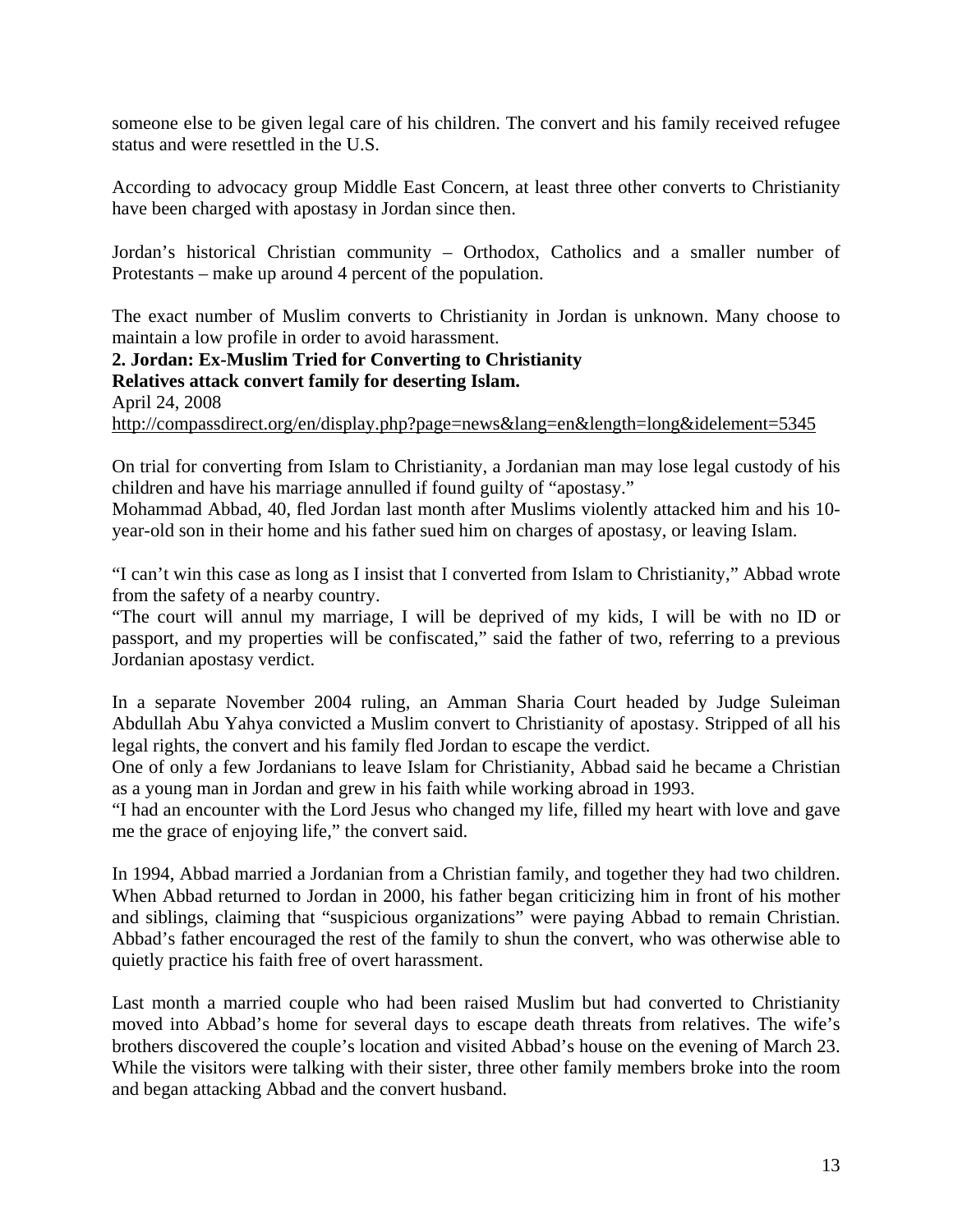"My 10-year-old son tried to help me when he saw me fall down, but he was hit on the face near his eye," Abbad said. The brothers struck Abbad several times on his head and body, wounding his chest and his right eye. They also beat his wife's face and neck before forcibly abducting their sister.

"My chest was bleeding and I was so dizzy, my wife and kids were hysterical, especially when they saw that I could not breath," Abbad said.

# **Father Demands Custody, Judge Mocks**

Having received an initial medical examination, Abbad went to a local police station where he found his father registering a complaint against him for his conversion. The Muslim father, who had been in touch with Abbad's attackers, demanded custody of Abbad's children.

Police registered Abbad's complaint and asked him to come back the next morning for followup. But the next day, officials brought Abbad before Judge Faysal Khreisat of Sweileh's *sharia* (Islamic law) court on a charge of apostasy. According to Abbad, Khreisat ridiculed him for his conversion. "He mocked me and said I was crazy," the convert said. "When he saw how persistent I was, he accused me of contempt of court and ordered that I be imprisoned for a week, although I told him that I had been attacked and needed medication according to the [medical] reports."

Still recovering from his injuries, Abbad fainted on his way to jail from the court. Police refused to provide him any treatment but called an ambulance when he again fainted three hours later.

"The paramedics began mocking me when they found out I was a convert," the Christian said. Once at the hospital, Abbad waited for an hour and a half because he had no money to pay the initial \$30 treatment fee. Eventually his wife discovered his location and took him to a private hospital, where he received medical tests for his head, eye and chest.

He spent the night in the hospital handcuffed to his bed.

"I felt that animals in other countries are treated better [than I was]," Abbad said.

Though the Islamic court judge initially refused to allow Abbad to post bail, threatening to blacklist the Christian from leaving the country, an in-law eventually freed Abbad for \$14,000 on March 25. The couple left Jordan with their two children three days later.

The Christian convert whose wife's relatives had attacked Abbad also appeared before Khreisat on March 24. The Muslim judge threatened to legally dissolve the convert's marriage and became furious when he found out the man's wife had also become a Christian.

"[He] was under huge pressure that day from his in-laws, so when [he and his wife] stood in front of the judge the next day [March 25], they denied being Christians," Abbad said. By declaring the Muslim creed three times before the court, the couple officially re-converted to Islam.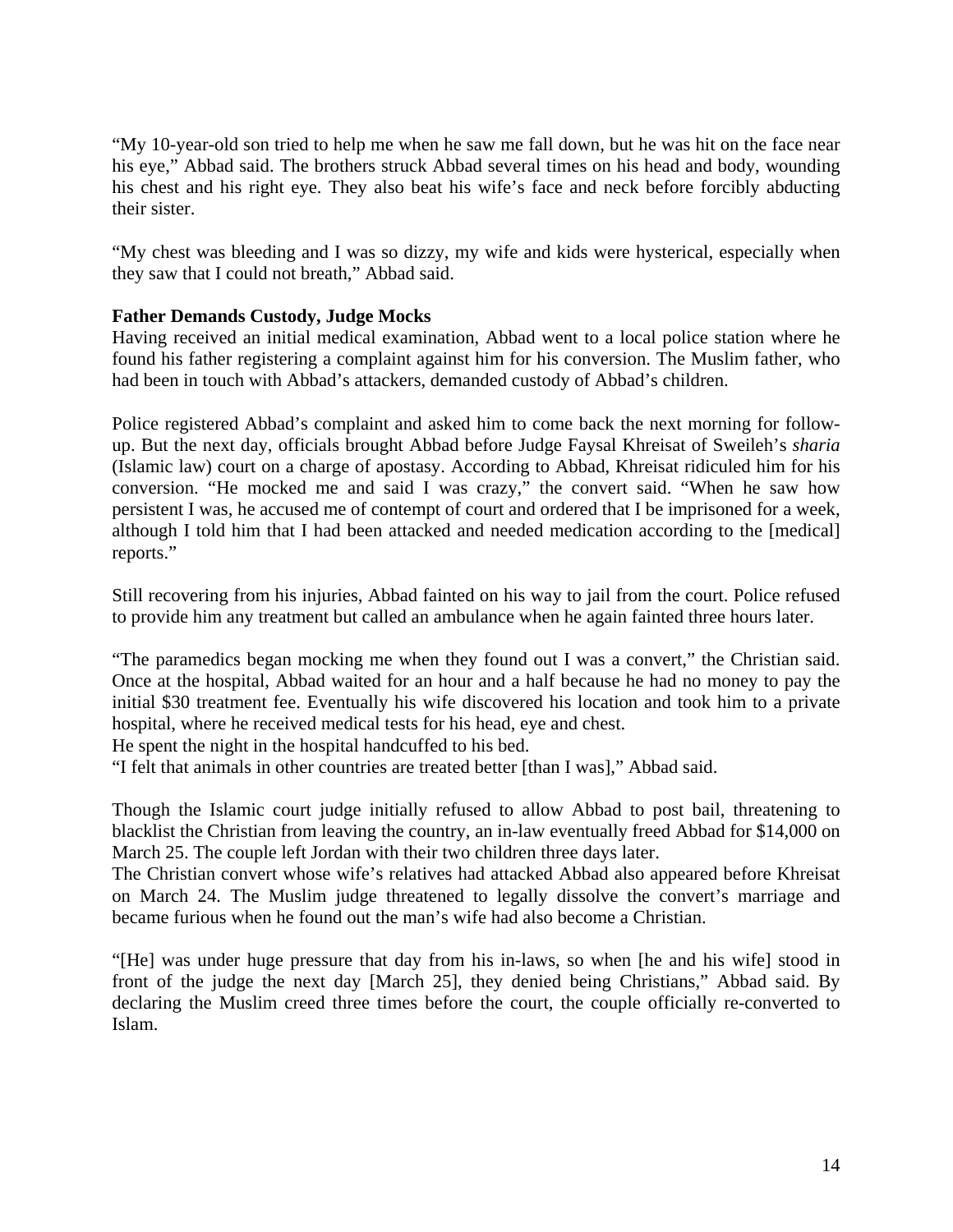The five attackers were arrested on March 26 and charged with assault. But when the convert woman's family threatened to forcibly separate her from her husband, he dropped all charges and the attackers were released.

At a subsequent court hearing in Abbad's apostasy trial on March 30, the absence of Abbad and his wife prompted the judge to issue warrants for the couple's arrest. During a third hearing the following week, Khreisat ordered Abbad's father to produce his son's marriage certificate by Tuesday (April 22) in order to annul the Christian couple's marriage. Tuesday's hearing saw no new developments, only a request from the judge for further documentation, Abbad said.

## **'Freedom of Religion'**

Writing from a nearby country where he has temporarily settled with his wife, son and 11-yearold daughter, Abbad said that he was happy to be safe and united with his family.

"I hope and pray that I will be able to help other believers in Jordan not to be treated in a bad way," the convert said.

The exact number of Muslim converts to Christianity in Jordan is unknown. Many choose to maintain a low profile in order to avoid harassment.

Jordan's constitution guarantees freedom of religion, as does the International Covenant on Civil and Political Rights that was made law in July 2006. But Muslim conversion to another faith is forbidden by the country's official religion, Islam.

According to one Jordanian publication this month, there are even "unwritten rules" against evangelism.

An article in English-language Jordan Business stated that any religious practice is legally required to be consistent with "public order and morality."

"This rather broad definition leaves quite some room for the state to impose some restrictions on freedom of religion, officials say," wrote Rana Sabbagh-Gargour.

Like Abbad's father, many Jordanians, including government officials, believe that foreign Christians pay Muslims to convert.

Officials told Jordan Business that foreign missionaries had targeted Iraqi refugees with promises of U.S. passports.

"They are abusing people's poverty and desperation," one official said.

The government worker also implied that missionaries were at fault for inciting violent attacks against themselves by Muslims.

"They are endangering themselves, because any jealous Muslim can react by attacking them," the government worker said.

Jordan's historical Christian community – Orthodox, Catholics and a smaller number of Protestants – make up around 4 percent of the population.

One of the largest recipients of U.S. foreign aid, Jordan is to receive \$663.5 million in economic support and military financing this year. Since 2004 the U.S. Agency for International Development has invested in streamlining Jordan's judicial system and educating society on good governance and human rights.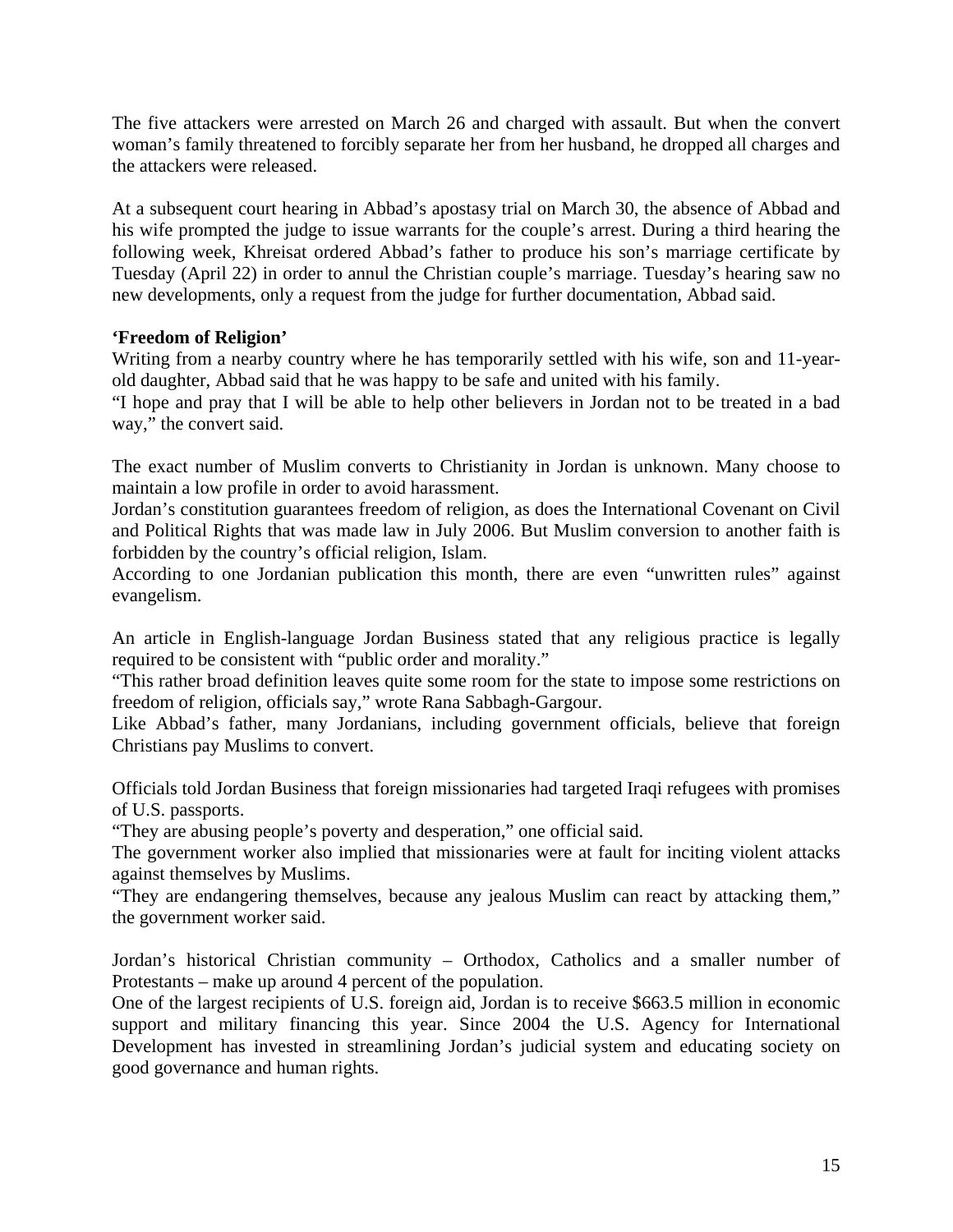## **3. Jordan: Christian widow wins guardianship battle**

April 12, 2005 [http://www.compassdirect.org/en/display.php?page=news&lang=en&length=long&idelement=3](http://www.compassdirect.org/en/display.php?page=news&lang=en&length=long&idelement=3769) [769](http://www.compassdirect.org/en/display.php?page=news&lang=en&length=long&idelement=3769)

An Amman court of Islamic law ruled in favor of Christian widow Siham Qandah today, revoking the legal guardianship of her children's Muslim uncle and ordering him to repay misspent funds withdrawn from their orphan trust accounts.

Judge Mahmud Zghl handed down his verdict in Amman's Al-Abdali Sharia Court against Abdullah al-Muhtadi, who has been fighting a seven-year legal battle to wrest custody of his minor niece and nephew from their Christian mother.

But in the pending appeals case concluded today, al-Muhtadi was the defendant, facing allegations of mishandling the finances of his Christian sister's two children. Hearings on the case have dragged on since last August, when the Supreme Islamic Court of Jordan ordered a final review of the case.

After the guardian's repeated failure to appear for scheduled court sessions over the past eight months, he was reportedly forced to answer the judge's summons after normal court hours ended this afternoon.

## **Brother Unable to Document Expenditures**

Al-Muhtadi proved unable to provide the court with documented evidence of his claimed expenditure of 750 Jordanian dinars (\$1,100) to buy the children a refrigerator. Accordingly, Judge Zghl removed him from his court-designated guardianship, and ordered him to pay back this amount to his wards' trust fund.

The former guardian has the right to appeal the judgment within 30 days.

"I still can't believe it!" Qandah told Compass today, laughing and crying. "I am so happy, I am just speechless. I can't even describe my emotions." Although she had already called her children from Amman, she said she could not wait to travel back home to Husn and tell them in person.

#### **Struggle since Husband's Death**

Now 16 and 15, Qandah's daughter Rawan and son Fadi lost their father 11 years ago, when he died as a soldier in the U.N. peacekeeping forces in Kosovo. But when their mother went to claim their army orphan benefits, a local court produced an unsigned "conversion" certificate, claiming that her Christian husband had secretly converted to Islam three years before his death.

The certificate could not be contested under Islamic law, so Qandah was forced to find a Muslim to handle financial matters for the children. Despite their baptism as Christians, both were automatically declared Muslims under the dictums of Islamic law. Al-Muhtadi, the widow's estranged brother who had converted to Islam as a teenager, agreed to serve as their legal Muslim guardian.